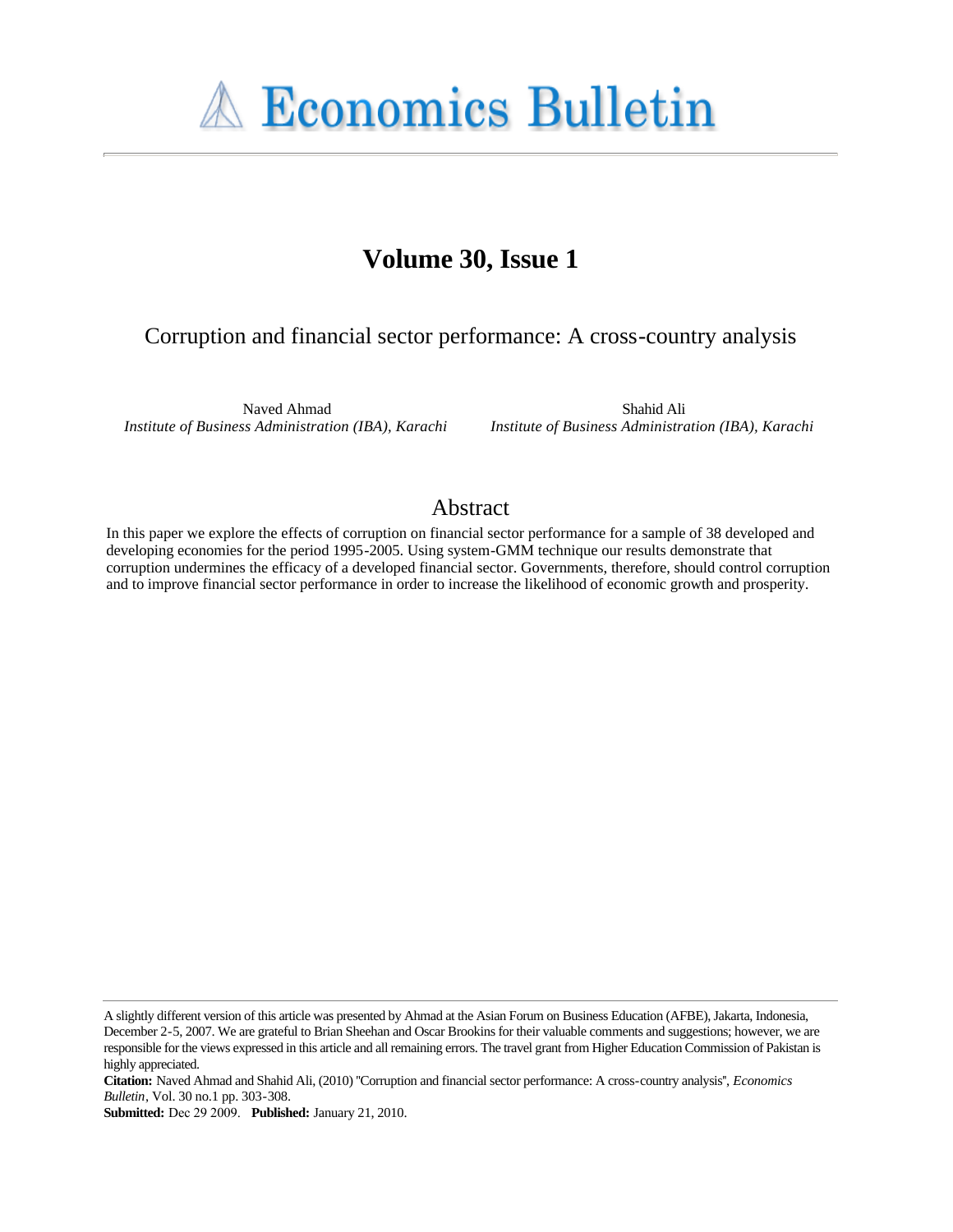#### 1. Introduction

A developed financial sector allows entrepreneurs to get funds easily to materialize their ideas and contribute to economic growth. Thus, a developed financial sector is a prerequisite for the generation of novel ideas. Goldsmith (1969), Ragan and Zingales (1998), and Levine (2003) have clearly demonstrated that the financial sector plays a pivotal role in the development of any society. The importance of a developed financial sector, therefore, warrants our comprehending the determinants of financial sector performance. Boyd et al (2001) have empirically shown that inflation affects financial sector performance by influencing the behavior of lenders and borrowers. But inflation is also affected by the presence of corruption. Al-Marhubi (2000) argued that government uses inflation as a tool to finance deficits that are often caused by pervasive corruption. Corruption also retards financial sector performance directly. In a corrupt society borrowers are willing to borrow expecting to default or even planning to default, whereas lenders are much reluctant to lend; thus, distorting the lending-borrowing mechanism via what is known as adverse selection.

The empirical literature that we reviewed has so far investigated the effects of corruption on public and private investment, GDP per capita, GDP growth, government efficiency, foreign direct investment, foreign aid, income inequality, poverty, capital productivity, quality of infrastructure, and sovereign bond ratings. Lambsdorff, (1999) provided an excellent literature review of a large number of empirical studies on the effects of corruption. Recently, Connolly (2007) examined the impact of corruption on sovereign bond ratings.

The cross-country empirical literature, to the best of our knowledge, has not examined the relationship between corruption and financial sector performance. Using panel estimation technique this paper investigates this important relationship for a sample of 38 developed and developing economies for the period 1995-2005. The countries included in the sample are: Argentina, Australia, Austria, Belgium, Bolivia, Brazil, Canada, Chile, Colombia, Denmark, Finland, France, Germany, Greece, Honk Kong, India, Indonesia, Ireland, Israel, Italy, Japan, Malaysia, Mexico, Netherlands, New Zealand, Nigeria, Norway, Philippines, Portugal, Singapore, Spain, Sweden, Switzerland, Thailand, Turkey, U.K., U.S.A. and Venezuela

The study is organized as follows: Section 2 describes data sources and methodology. Section 3 presents the empirical findings and last section concludes.

#### 2. Data Sources and Methodology

We rely on a commonly used measure of financial development, domestic credit to private sector (DCP) as a percentage of Gross Domestic Product (GDP), that existing work shows is robustly related to economic growth. Levine et al. (2000) show a robust positive relationship between DCP and the growth rate of GDP per capita. Data on DCP are taken from World Development Indicators (WDI). There is a wide variation in DCP, ranging from less than 5% in Ghana, Sierra Leone, and Uganda to more than 120% in Hong Kong, Japan, and the Netherlands. We have utilized Transparency International Corruption Perceptions Indices (TICPI) from 1995 to 2005. Data on GDP per capita (GDP/capita) based on purchasing power parity (PPP) and Trade Openness which is the sum of exports and imports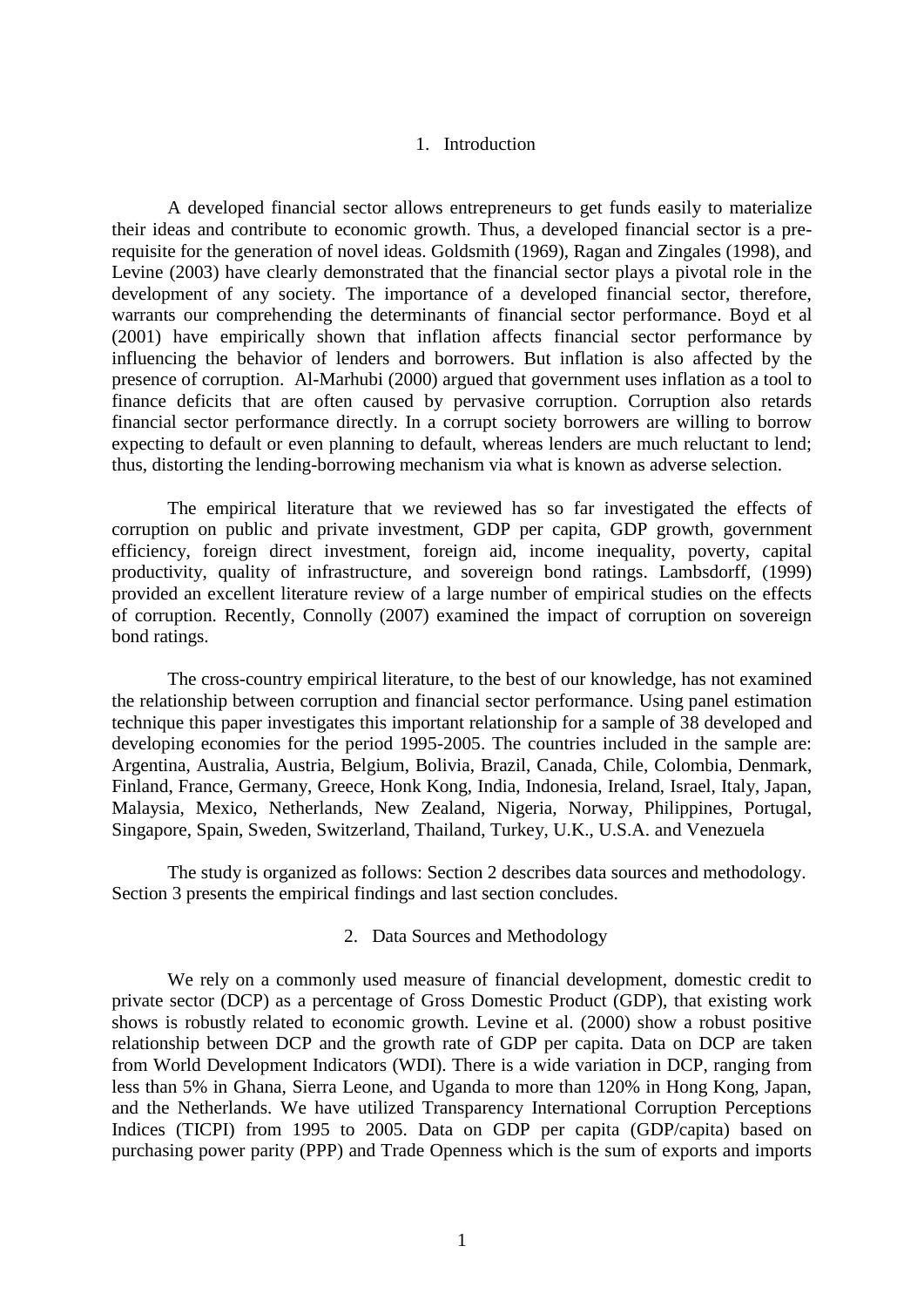of goods and services measured as a share of GDP are also taken from WDI. Descriptive statistics of these variables are summarized in table 1.

|                 | Mean   | Median | Maximum | Minimum | Std.Dev. | <b>Skewness</b> | Kurtosis |
|-----------------|--------|--------|---------|---------|----------|-----------------|----------|
| <b>DCP</b>      | 244.44 | 85.02  | 6631.89 | 8.93    | 935.4    | 5.78            | 34.77    |
| <b>TICPI</b>    | 6.11   | 6.9    | 10      | 0.69    | 2.60     | $-0.26$         | 1.60     |
| (GDP/capita)    | 18340  | 21734  | 418890  | 42.07   | 10928.6  | $-0.18$         | 1.72     |
| Trade           | 81.54  | 64.24  | 456.08  | 16.29   | 65.54    | 2.84            | 12.74    |
| <b>Openness</b> |        |        |         |         |          |                 |          |

Table 1: Descriptive Statistics

Total observation: 418; number of countries: 38; time period: 1995-2005. Where DCP is Domestic Credit to Private Sector, TICPI is Transparency International Corruption Perceptions Index, GDP/capita represents GDP per Capita and Trade Openness is the sum of exports and imports as a percentage of GDP.

We estimate the following single equation model using TICPI for a sample of 38 developed and developing economies for the period 1995-2005

 $(DCP)_{it} = \beta_0 + \beta_1(TICPI)_{it} + \beta_2(GDP/capita)_{it} + \beta_3(Trade\,Openness)_{it} + \beta_4(DCP)_{it-1} + U_{it}$ …(1)

Where i represents number of countries and t represents time period (1995-2005). Bond and Windmeijer (2002) argued that OLS and Fixed effects techniques tend to overvalue and undervalue the coefficients of lagged dependent variables respectively. We, therefore, have used a SYS-GMM (System GMM or combined GMM) panel estimation technique to investigate the relationship between corruption and financial sector performance after controlling GDP per capita and Trade openness. GDP per capita measures the size of the country, whereas sum of exports and imports as a % GDP measures trade openness. The DCP in t-1 year also determines the value of DCP in year t. This lagged variable in the regression model captures the impact of future expectations about financial sector performance. The advantages of using panel estimation are well documented in Levine (2003).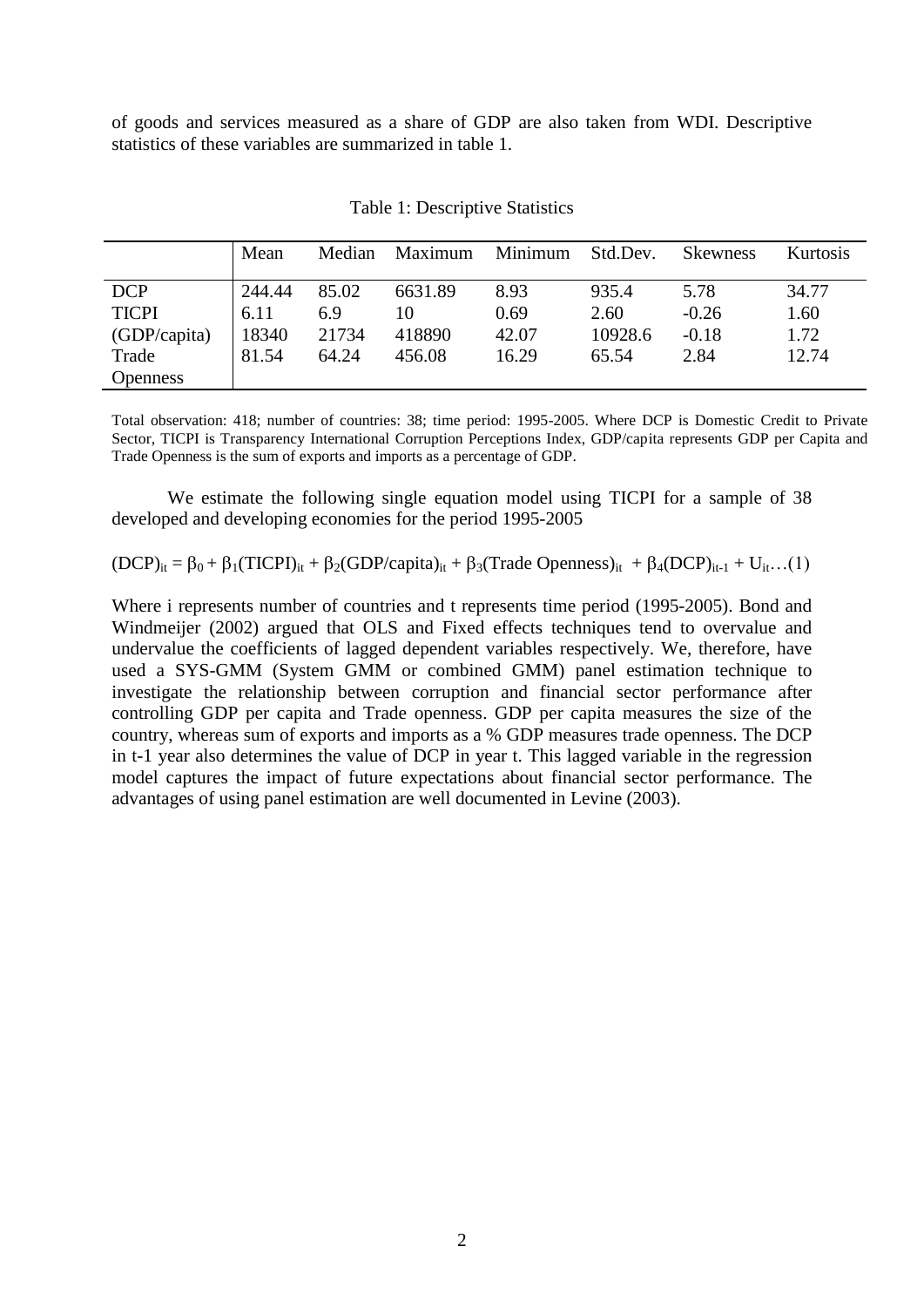#### 3. Empirical Results

The regression results are presented in Table 2 and Table 3.

|                            | System-GMM          |
|----------------------------|---------------------|
| <b>TICPI</b>               | $5.31(64.67)$ ***   |
|                            |                     |
| $DCP t-1$                  | $0.26(5301.34)$ *** |
| (GDP/capita)               | $0.001(6.54)$ ***   |
| <b>Trade Openness</b>      | $0.64$ (109.33)***  |
| <b>Number of Countries</b> | 38                  |
| Number of Observations     | 325                 |
| J - Statistic              | 36.11               |
| Instrument rank            | 37.00               |
| Jorque - Bera              | 129891              |
| Probability                | 0.00                |

Table 2: Regression Results Dependent Variable: (DCP)

\*\*\* 1% level of significance. Results are adjusted for heteroskedasticity (White crosssection standard errors and covariance (d.f. corrected). Figures in parenthesis are tvalues. Where DCP is Domestic Credit to Private Sector, TICPI is Transparency International Corruption Perceptions Index, GDP/cap represents GDP per Capita and Trade Openness is the sum of exports and imports as a percentage of GDP.

#### Table 3: Sensitivity (Robust) Analysis

|                       | Model with 3       | Model with 4       | Model with 5       | Model with 6       |
|-----------------------|--------------------|--------------------|--------------------|--------------------|
|                       | <i>Instruments</i> | <i>Instruments</i> | <i>Instruments</i> | <i>Instruments</i> |
| $DCPt-1$              | $0.25(987***)$     | $0.25(2467***)$    | $0.25(1985***)$    | $0.25(3459***)$    |
| <b>TICPI</b>          | $5.12(9.97***)$    | $5.41(28.81***)$   | $5.67(35.12***)$   | $5.41(30.22***)$   |
| (GDP/capita)          | $-0.00(-0.64)$     | $0.00(-0.08)$      | 0.001(1.27)        | $0.000(2.49**)$    |
| <b>Trade Openness</b> | $1.13(-22.7***)$   | $1.05(40.4***)$    | $0.94(53.85***)$   | $0.88(48.82***)$   |
| J-statistics          | 29.82              | 31.95              | 33.41              | 33.95              |
| Instrumental rank     | 20                 | 27                 | 31                 | 34                 |

#### Dependent Variable: DCP

\*\* 5% level of significance, \*\*\* 1% level of significance. Results are adjusted for heteroskedasticity (White cross-section standard errors and covariance (d.f. corrected). Figures in parenthesis are t-values. Where DCP is Domestic Credit to Private Sector, TICPI is Transparency International Corruption Perceptions Index, GDP/cap represents GDP per Capita and Trade Openness is the sum of exports and imports as a percentage of GDP.

Table 2 shows a significant positive relationship between the measure of financial sector performance and corruption index after controlling for GDP per capita and trade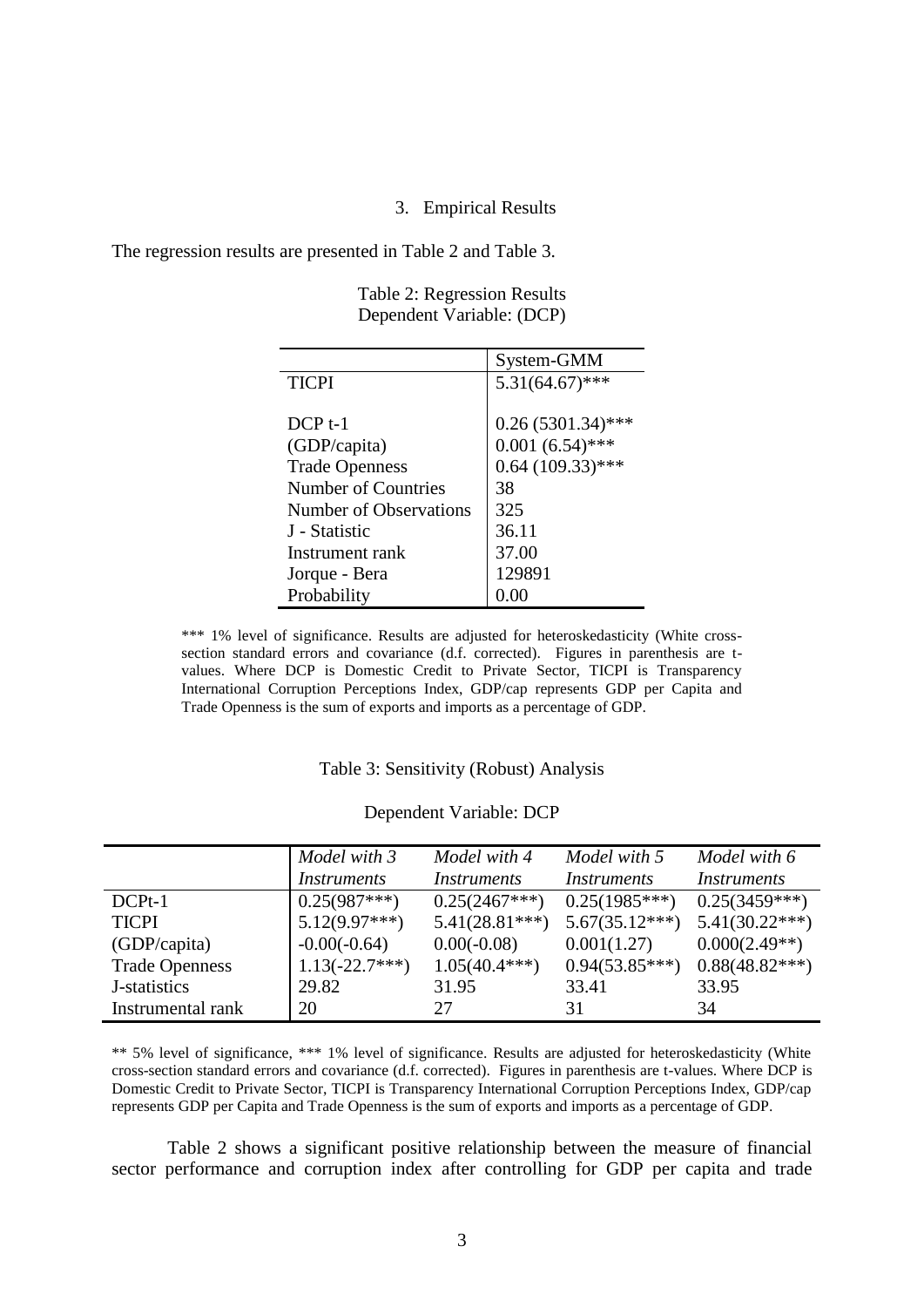openness. Our results support the hypothesis that corruption is one of the several factors that determines the performance of financial sector. A one unit increase in corruption index (which means less corruption) increases domestic credit to the private sector by 5.31 units. The results suggest that corruption negatively affects future prospects of economic growth via a developed financial sector. The coefficient of GDP per capita is significant with expected positive sign. It suggests that increase in GDP per capita increases the performance of the financial sector. Moreover, one year lag of domestic credit is another important determinant of this year domestic credit. The sensitivity analysis also confirmed that all variables are significant and do not sensitive to instrumental choice. The results are presented in table 3.

#### 4. Conclusions

Using System-GMM, this study empirically examined the relationship between corruption and financial sector performance for a sample of 38 developed and developing countries for the period 1995-2005. The results show that corruption retards financial sector performance after controlling GDP per capita and trade openness. The results also show a positive and significant effect of last year credit on the current year credit. The sensitivity analysis also confirms that all variables are significant, but are not sensitive to instrumental choice. Our results suggest that corruption undermines the efficacy of a developed financial sector. Governments, therefore, should control corruption and bring about prosperity through improve financial sector performance.

#### References

- Ahmad, N., and O. Brookins (2007) "The Impact of Corruption on Efficiency in Developing Economies" *International Journal of Economic Perspectives* 1 (2), 64-73
- Al-Marhubi, F. A. (2000) "Corruption and Inflation" *Economic Letters* 66, 199-202
- Bond, S., and F. Windmeijer (2002) "Finite sample inference for GMM estimators in linear panel data models" Cemmap Working Paper number 04/02, Institute for Fiscal Studies and Department of Economics, University College, London
- Boyd, J. H., R. Levine, and B. D. Smith (2001) "The Impact of Inflation on Financial Market Performance" *Journal of Monetary Economics* 47, 221-248
- Connolly, M. (2007) "Measuring the Effect of Corruption on Sovereign Bond Ratings," *Journal of Economic Policy Reform* 10(4), 309-323
- Goldsmith, R. W. (1969) "Financial Structure and Development" New Haven, CT: Yale University Press
- Lambsdorff, J. G. (1999) "Corruption in Empirical Research A Review, TI Working Paper, Transparency International
- Levine, R. (2003) "More on Finance and Growth: More Finance, More Growth? REVIEW" The Federal Reserve Bank of St. Louis, 31-96